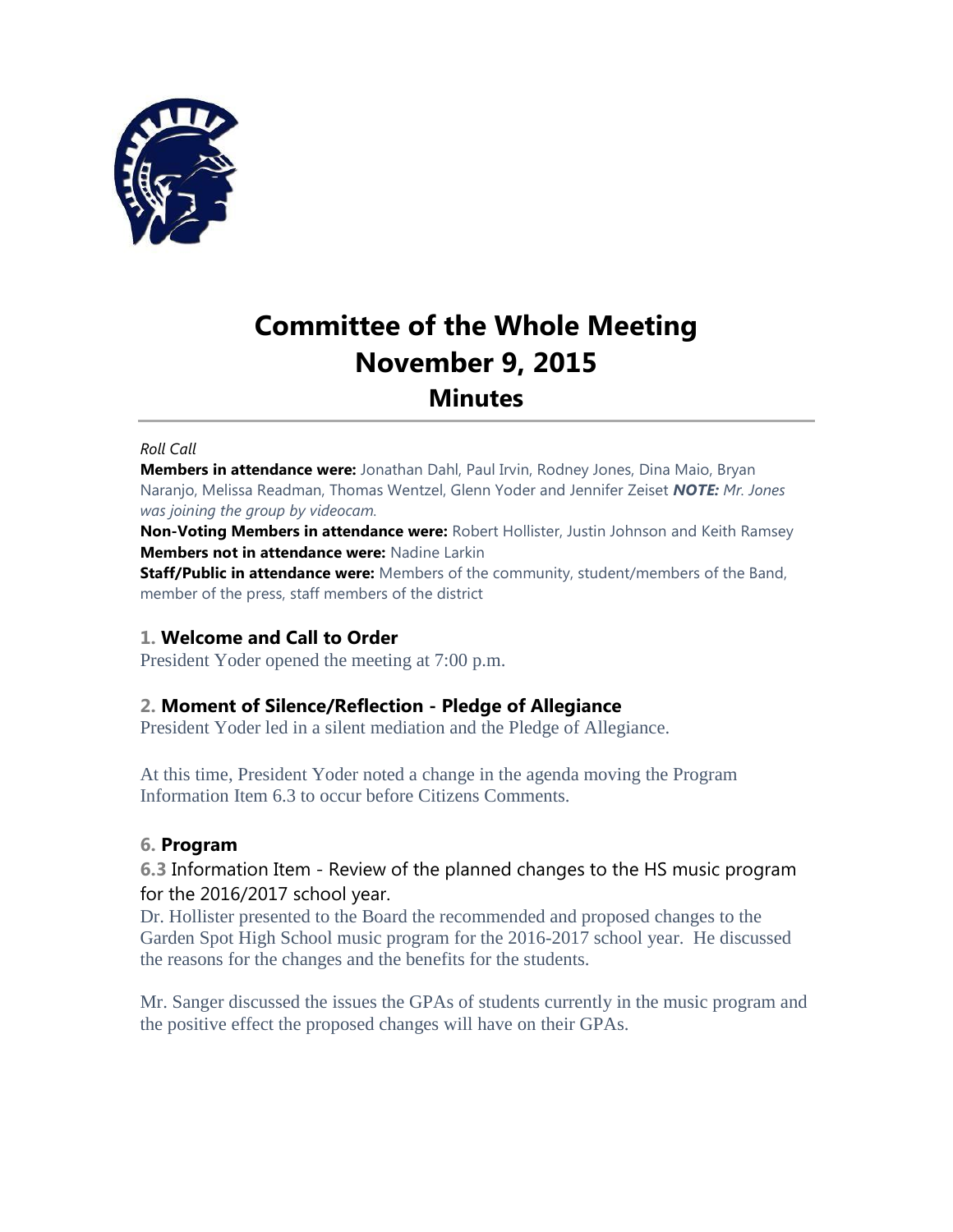## **3. Citizens Comments**

At this time we will invite public comment on any topic that is within the Board's jurisdiction.

#### Vinny Tennis, New Holland

Mr. Tennis presented his concerns with the proposed changes to the Garden Spot High School music program and requested the Board change the homeschool policy. Mr. Tennis respectfully asked the Board to table the changes until further information was provided.

#### Charlotte Martin, New Holland

Ms. Martin thanked each Board Member for all that they do and then said a prayer.

#### Sherri Delgado, East Earl

Ms. Delgado also presented her concerns with the proposed changes to the Garden Spot High School music program and directed several questions to the Administration about the changes.

#### Raymond Townsend, Narvon

Mr. Townsend stated his concerns on how the new proposed changes to the Garden Spot High School music program would have effect the Spring concert.

#### Bonnie Tennis, New Holland

Mrs. Tennis commented on her concerns with the proposed changes to the Garden Spot High School music program.

#### Lisa Garrett, East Earl

Mrs. Garrett stated her concerns with the proposed changes to the Garden Spot High School music program as well as with the current "block scheduling" in place.

#### Julie Nugyen, New Holland

Ms. Nugyen presented her concerns regarding the current GPA rating system.

President Yoder thanked the audience for their attendance and comments. He noted that they would continue to discuss this issue with feedback from the community. He also noted that the Board would not be taking action on this issue.

#### Caleb Myers, East Earl

Mr. Myers presented to the Board a statement commenting on the banning of several sports from all 4<sup>th</sup> graders at Blue Ball Elementary recess time due to several students being hurt.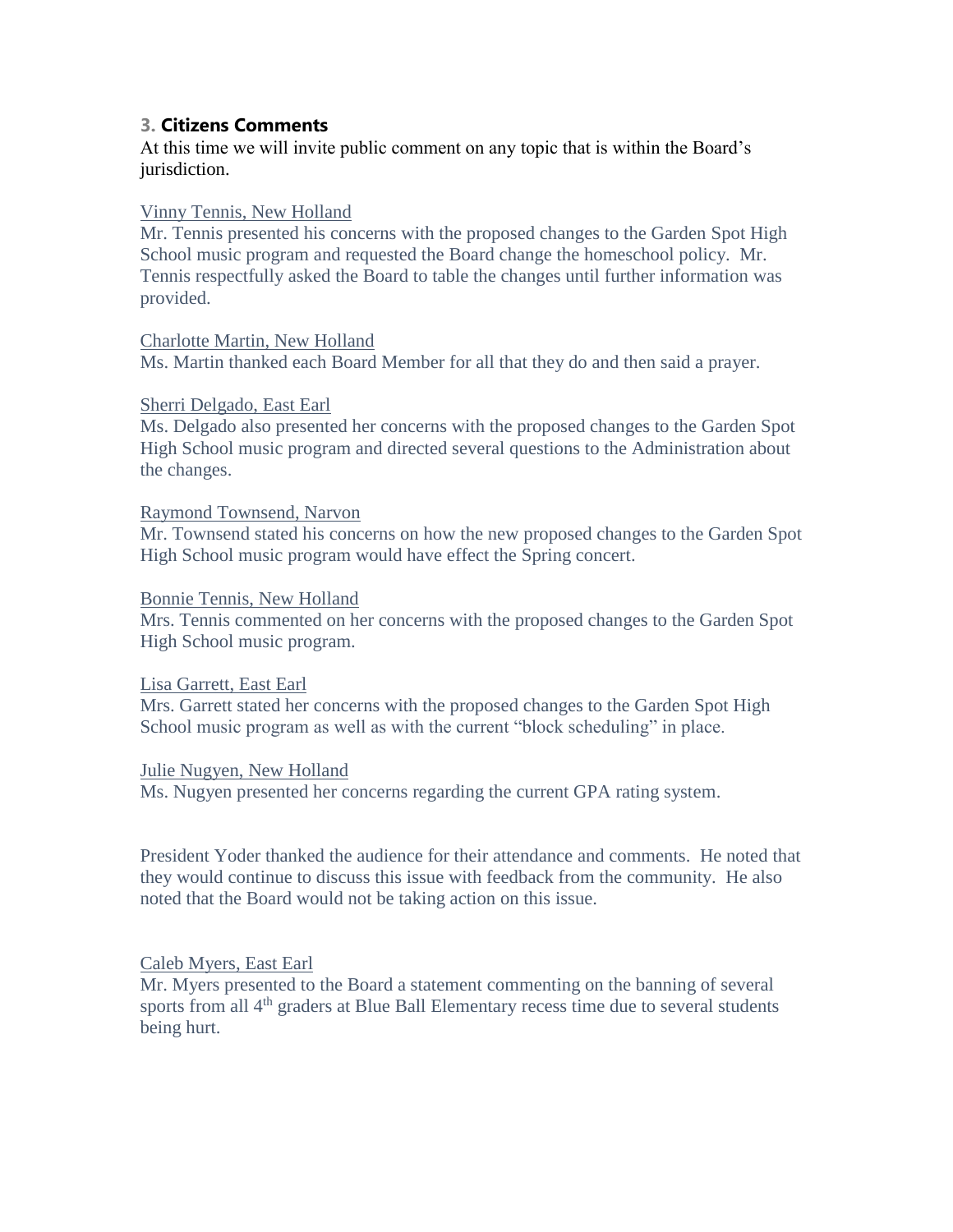## **4. Approve Personnel Report**

Mr. Wentzel made a motion to approve the personnel report. It was seconded by Mr. Irvin. **The motion was approved. (9-0)**

## **5. Property and Services**

**5.1** Action Item - Approval of the Chief of Finance & Operations signing Amendment #1 and #2 to the Medical Plan

Amendment #1 - Makes various changes as required by the Affordable Care Act (ACA)

Amendment #2 - Makes changes to the Maximum Out of Pocket (MOOP) as required by the ACA

**5.2** Action Item - Approval of the Section 125 Plan as Amended 1/1/15 and Restated 11/1/15 and to Authorize the Chief of Finance & Operations to Sign

This document incorporates all of the amendments since the original document was adopted and incorporates into one document.

Mr. Ramsey advised the board that he had two action items to be placed on consent agenda at the upcoming Board meeting. The first was the approval of his signing two amendments to the current District Medical plan making changes as required by the Affordable Care Act. The second was the approval to authorize him to approve and sign the amended and restated Section 125 Plan. The changes combines all the amendments since the original into one plan document complying with the HSA as well as some of the other benefits.

## **5.3** Information Items - None

#### **6. Program**

#### **6.1** Action Item - New German Textbook

Dr. Hollister reviewed what Dr. Larkin had presented at a previous Committee Meeting regarding the purchase of a new German Textbook up for approval at next board meeting. He commented that purchasing an all-electronic text was investigated, but none could be found.

#### **6.2** Action Item - Approval of Change in Expulsion

The high school administration is recommending that a student who was expelled through the end of the 2015-2016 school year have his expulsion time decreased. Dr. Hollister requested the Board approve at the next Board meeting the reduction of expulsion time for a student per the request of the High School Administration